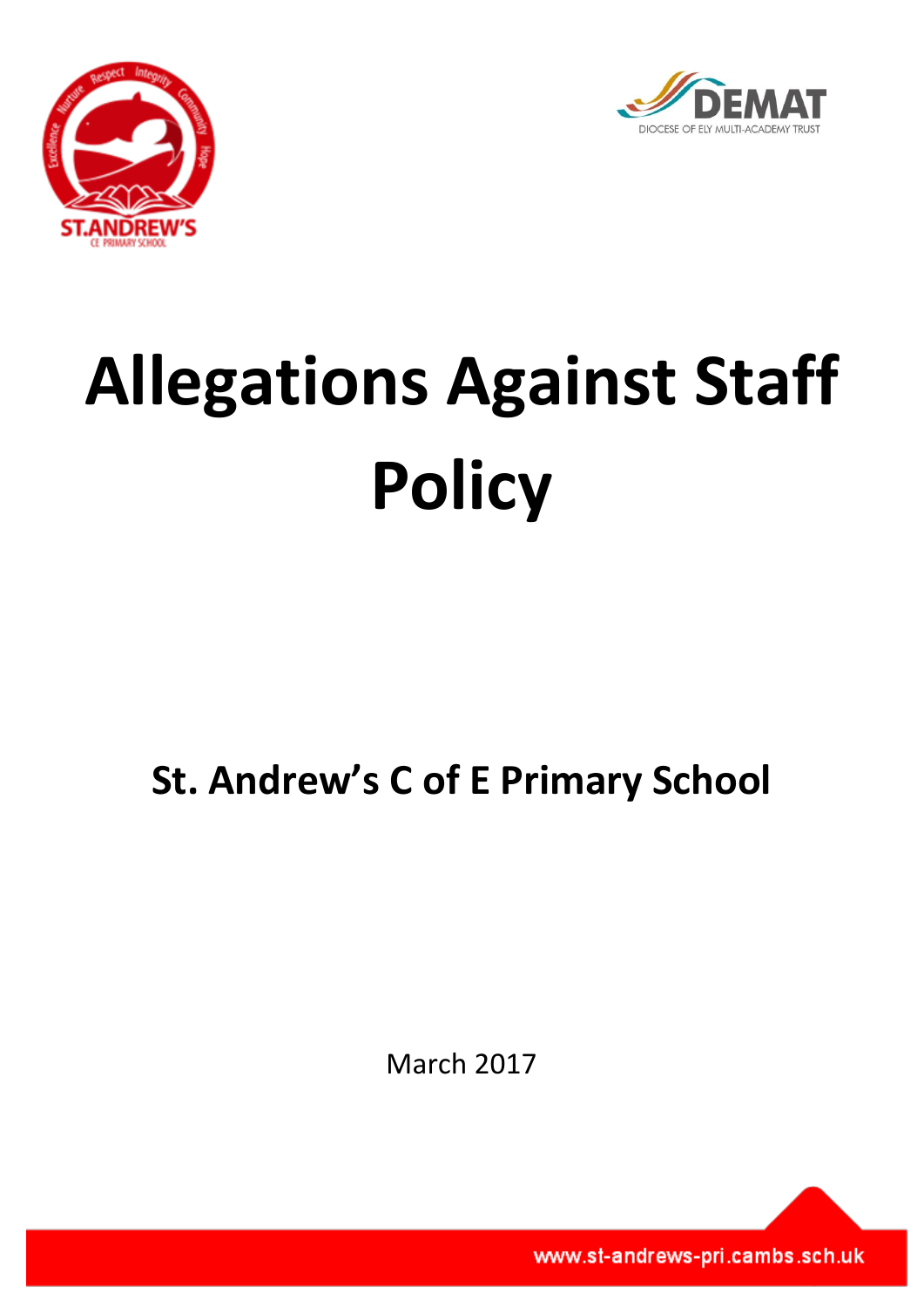#### **1. Introduction**

1.1. This Statement of Procedures follows the DfE Statutory Guidance Keeping Children Safe in Education Part [four: Allegations of abuse made against teachers and other staff \(Appendix 1\) w](https://www.gov.uk/government/uploads/system/uploads/attachment_data/file/550511/Keeping_children_safe_in_education.pdf)hich is available from the school office,

It is about managing cases of allegations that might indicate that a person is unsuitable to continue to work with children in their present position, or in any capacity. It will be used in respect of all cases where it is alleged that an employee or volunteer, or a person with permission to be on the premises or carrying out any activity on behalf of the St. Andrew's Primary School has;

- Behaved in a way that has harmed a child, or may have harmed a child;
- Possibly committed a criminal offence against or related to a child;
- Behaved towards a child or children in a way that indicates he or she would pose a risk of harm to children.

This will include allegations involving any type of abuse or neglect, including inappropriate relationships with pupils, grooming behaviour of any kind, possession of indecent photographs or images of children and other offences under the Sexual Offences Act 2003.

1.2. Any allegation of abuse will be dealt with as quickly as possible, in a fair, consistent and thorough way that provides effective protection for the child or children and at the same time deals fairly with the person who is the subject of the allegation.

### **2. Communicating the Procedures**

- 2.1. All members of the senior management team and the designated safeguarding lead with responsibility for child protection have a responsibility to ensure that all staff know about and understand paragraph 3 below.
- 2.2. In accordance with the DfE Statutory Guidance, all staff should also read at least Part one of Keeping children safe in education, which contains [Safeguarding information for all staff.](https://www.gov.uk/government/uploads/system/uploads/attachment_data/file/550511/Keeping_children_safe_in_education.pdf)
- 2.3. All members of the senior management team and the designated safeguarding lead have a responsibility to be familiar with the Statutory Guidance in its entirety.

### **3. Immediately Reporting an Allegation**

- 3.1. Everyone who comes into contact with children and their families has a role to play in safeguarding children. If you have a concern that a person (as described in paragraph 1.1 above) may have behaved inappropriately or you have received information that may constitute an allegation **you must**:
	- Report the facts to the Headteacher as soon as possible. All concerns will be listened to and managed appropriately; do not withhold information however trivial it may seem.